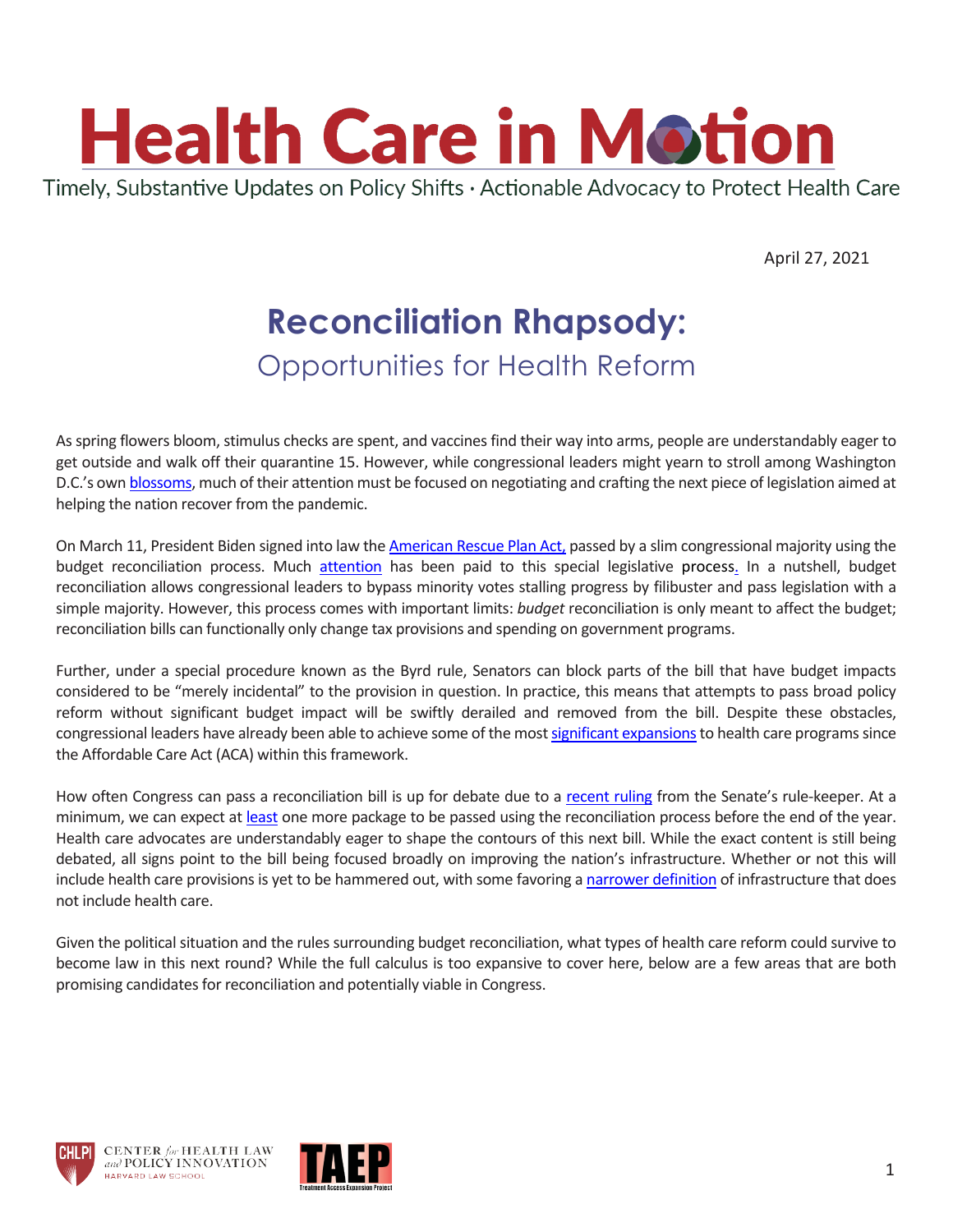## **Filling the Medicaid Gap**

Recent years have seen an acceleration in the [trend](https://www.kff.org/medicaid/issue-brief/status-of-state-medicaid-expansion-decisions-interactive-map/) toward nationwide Medicaid expansion. The American Rescue Plan Act moves another step in the right direction to fill the gap in coverage left by the remaining [12 holdout states](https://www.kff.org/medicaid/issue-brief/status-of-state-medicaid-expansion-decisions-interactive-map/) that continue to refuse to expand their Medicaid programs. In these states[, 4 million](https://www.kff.org/medicaid/fact-sheet/uninsured-adults-in-states-that-did-not-expand-who-would-become-eligible-for-medicaid-under-expansion/) individuals fall into the [coverage gap](https://vimeo.com/152588751) where their incomes are too high for Medicaid coverage, but too little to meet the Affordable Care Act's threshold for coverage subsidies. The American Rescue Plan Act temporarily increases federal funding to a state's base Medicaid program by 5% for after they choose to expand, with 90% of the cost of the expansion group still covered by the federal government. This generousfinancial incentive encourages non-expansion states to expand their programs; if all 12 states expanded, they would collectively rea[p \\$16.4](https://www.kff.org/medicaid/issue-brief/new-incentive-for-states-to-adopt-the-aca-medicaid-expansion-implications-for-state-spending/) billion in federal funding over two years that was previously unavailable to them.

While this new opportunity has [changed](https://www.texastribune.org/2021/04/21/texas-medicaid-expansion/) the conversation in some states, and even picked up enough steam for the beginnings of a [ballot initiative](https://mississippitoday.org/2021/04/09/mississippi-medicaid-expansion-ballot-initiative-hospitals/) in Mississippi, others remain unfortunately steadfast in their [opposition](https://www.usatoday.com/in-depth/news/politics/2021/04/10/joe-bidens-offer-extend-medicaid-gets-wary-reception-states/4821388001/) to expansion. In the next reconciliation bill, Congress could think creatively to fill the holes left in coverage by these patchwork decisions. Many options available under the Byrd Rule fit the bill with varying degrees of political, economic, and practical effects.

One option would simply be to cover these individuals through a [public option,](https://morningconsult.com/2021/03/01/public-option-reconciliation-bill-democrats-congress/) something President Biden proposed during his campaign. This would present both technical and politica[l challenges](https://www.cnbc.com/2021/04/01/biden-considers-health-care-public-option-in-economic-recovery-plan.html) under the current framework, putting its future in doubt. Congress could also choose to fully fund the cost of the Medicaid expansion population for three years as was the case when the ACA was first implemented in 2014. However, some might argue that while this would benefit many low-income individuals who currently lack health insurance, it would disadvantage states that already opted into Medicaid expansion. Their Medicaid expansion would be effectively punished, as the same deal would not be available to them. A third option thinks outside the Medicaid box. Congress could turn to the private insurance marketplaces created by the ACA and temporarily allow those with incomes below 100% of the federal poverty level to receive subsidized coverage if their state refuses to extend Medicaid coverage to them. While this too would get people covered, it would likely be much more expensive and less cost-effective than serving these individuals through Medicaid, as private coverage often costs more money for fewer services than Medicaid offers.

Whatever they choose, it is imperative that Congress find a way to ensure that everyone can access coverage regardless of their state's decision on Medicaid expansion. A robust body of research continues to demonstrate how expanding coverag[e reduces](https://www.kff.org/medicaid/issue-brief/effects-of-the-aca-medicaid-expansion-on-racial-disparities-in-health-and-health-care/) racial and ethnic disparities in coverage and [improves](https://www.kff.org/medicaid/report/the-effects-of-medicaid-expansion-under-the-aca-updated-findings-from-a-literature-review/) overall access and affordability of care.

#### **Addressing Health Care Discrimination and Disparities**

Both President Biden and congressional leaders have signaled that rooting out discrimination and addressing disparities in health care are key priorities for their agendas. Legislation that expressly targets discrimination may be particularly vulnerable to the Byrd rule's "merely incidental" test. The weaker the link between a provision's non-budgetary components and its fiscal effects, the less likely the provision is to pass the Byrd rule's test. As a result, wide-reaching anti-discrimination provisions whose budgetary effects largely depend on private entities, such as the [Equality Act's](https://www.congress.gov/bill/117th-congress/house-bill/5/text) extension of sex-based antidiscrimination protections to public accommodations, could run afoul of the Byrd rule. Grant-based legislation, however, operate through direct budgetary mechanisms and are therefore less likely to be deemed "incidental." This makes grant-based proposals good candidates for budget reconciliation.

One issue ripe for grant-based health care proposals in the antidiscrimination and racial equity space is the maternal health crisis. The United States has th[e highest](https://www.commonwealthfund.org/publications/issue-briefs/2020/nov/maternal-mortality-maternity-care-us-compared-10-countries#1.) maternal mortality rate in the developed world, and that rate has been increasing since 2000. Racial minorities are particularly affected: Black, American Indian, and Alaska Native mothers die from pregnancy-related causes at about [three times](https://www.cdc.gov/mmwr/volumes/68/wr/mm6835a3.htm?s_cid=mm6835a3_w) the rate of their White counterparts. These disparities stem from multiple factors: Increased





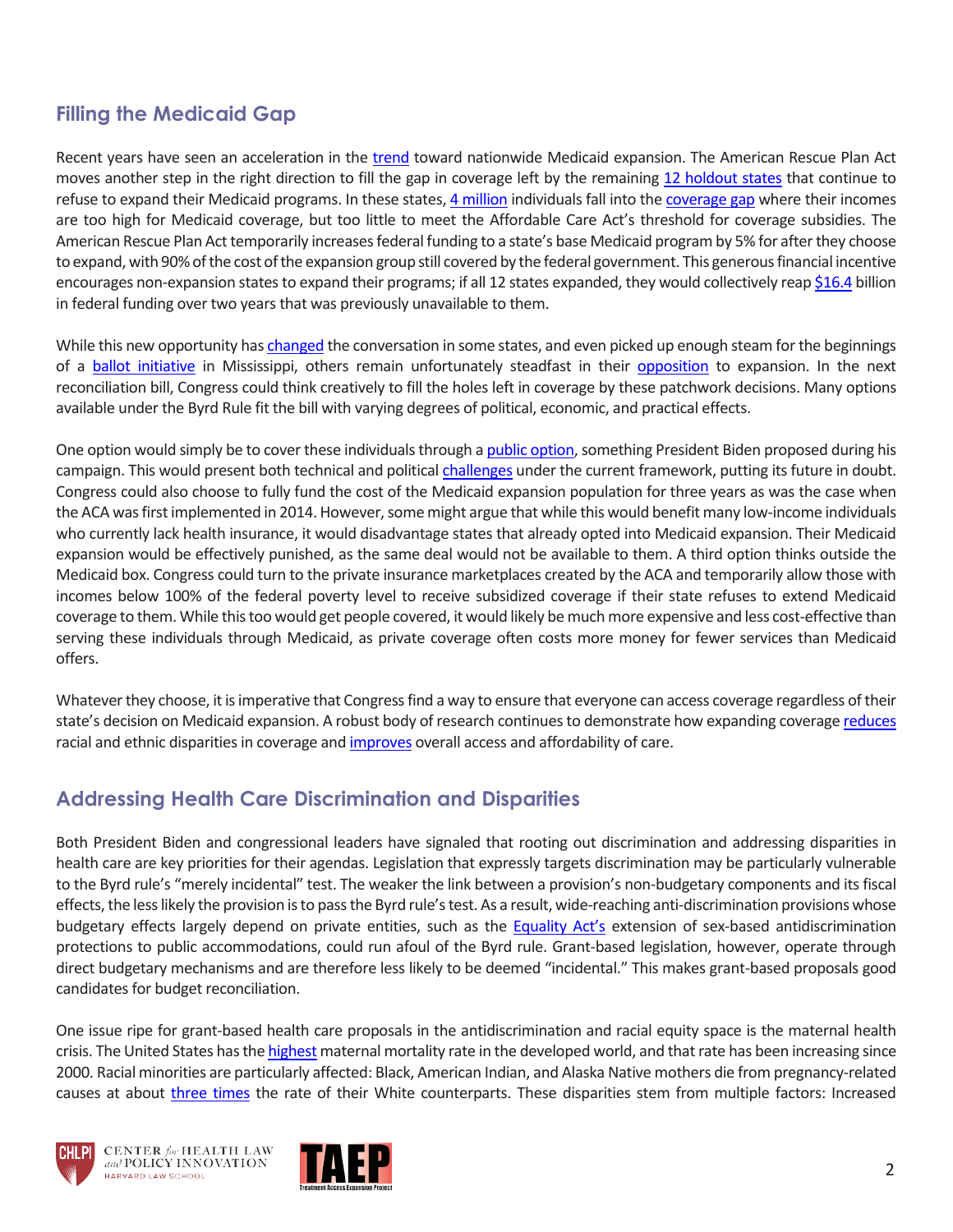prevalence of chronic diseases, systemic inequality in access to care, and implicit bias in medicine. More broadly, structural racism in the distribution of social determinants of health -- such as housing and education -- exerts [a cumulative](https://www.americanprogress.org/issues/early-childhood/reports/2018/02/01/445576/exploring-african-americans-high-maternal-infant-death-rates/) negative effect on the physical and mental health of mothers of color.

To address this crisis, advocates and policymakers have crafted the Black Maternal Health Momnibus [Act](https://blackmaternalhealthcaucus-underwood.house.gov/Momnibus) of 2021, a comprehensive package of bills intended to address the drivers of the maternal health crisis and combat racial disparities in outcomes. The Act builds off of [research](https://www.commonwealthfund.org/publications/issue-briefs/2021/mar/community-models-improve-maternal-outcomes-equity.) suggesting that community-based perinatal care models improve maternal health outcomes, while also lowering health care costs. It would establish [a plethora](https://blackmaternalhealthcaucus-underwood.house.gov/Momnibus) of grant programs, including: (1) funding to health departments addressing the social determinants of health for pregnant and postpartum women; (2) investments in communitybased organizations working to promote equity; and (3) funding to programs supporting the growth and diversification of the perinatal workforce.

Congress can fund these programs through a number of mechanisms. The annual appropriations process is one option that policymakers appear to be considering; last month the House Appropriations Committee held a subcommittee [hearing](https://appropriations.house.gov/events/hearings/addressing-the-maternal-health-crisis) on the subject of the maternal health crisis. Alternatively, Congress can establish grant programs through budget reconciliation. Although budget reconciliation is limited to mandatory spending, Congress can easily restructure a discretionary spending bill - - such as the appropriations proposals recently discussed in the House -- to satisfy the requirements of budget reconciliation. But even if Congress does choose to pursue the appropriations route for maternal health, many more equity-driven programs could feasibly receive grant funding through budget reconciliation, such as community-and hospital-based strategies to combat [violence](https://www.commonwealthfund.org/publications/podcast/2021/feb/violence-interrupted-breaking-cycles-violence-hospital-and-street) from a public health perspective or an expansion of the oral health infrastructure an[d workforce.](https://www.healthaffairs.org/do/10.1377/hblog20210217.158306/full/) 

# **Prescription Drug Pricing and Access**

Prescription drug pricing, and drug access more generally, have been the subject of heightened concern during the COVID-19 pandemic. The clear need for a national vaccine program has made its implementation a priority for lawmakers utilizing the budget reconciliation process. Even prior to the pandemic, advocates on both sides of the political aisle have called for legislation that would expand access to prescription drugs, including by reducing prescription drug prices. Notably, there is bipartisan agreement that prescription drugs cost too much[: Two-thirds of Americans](https://news.gallup.com/poll/328757/say-reducing-cost-care-high-priority-biden.aspx) believe that the Biden administration should highly prioritize lowering drug costs.

The American Rescue Plan Act allocated funds to the Department of Health and Human Services (HHS) to evaluate, promote, administer, and monitor COVID-19 vaccines, therapeutics, and diagnostics. The bill also requires mandatory coverage of COVID-19 vaccines and treatment in Medicaid. Aside from these COVID-19-specific measures, however, the reconciliation bill failed to address the significant barriers to prescription drug access that two-thirds of Americans agree should be highly prioritized.

For the next reconciliation bill, lawmakers are considering a provision proposed previously in [H.R. 3, the Elijah E. Cummings](https://www.congress.gov/bill/116th-congress/house-bill/3)  [Lower Drug Costs Now Act](https://www.congress.gov/bill/116th-congress/house-bill/3) and re-introduced [last week,](https://www.speaker.gov/newsroom/42221-2) that would require HHS to negotiate prices for certain drugs covered under the Medicare prescription drug benefit. To satisfy the Byrd Rule for inclusion in the reconciliation package, lawmakers will need to show that the provision is primarily budget-focused legislation that would not increase the federal budget deficit.

Allowing Medicare drug negotiation proposal in H.R. 3 may satisfy the Byrd Rule if specific tools are provided to ensure that negotiations would have a substantial budgetary impact. In 2019, the Congressional Budget Office (CBO) found that negotiating drug prices alone, without a source of pressure on drug manufacturers to secure price concessions, would have only [a negligible](https://www.cbo.gov/system/files/2019-05/55270-DrugPricesMedicare.pdf)  [effect on federal savings.](https://www.cbo.gov/system/files/2019-05/55270-DrugPricesMedicare.pdf) However, savings would increase significantly with the implementation of [fallback](https://www.commonwealthfund.org/blog/2017/shoring-health-insurance-marketplaces-learning-medicares-prescription-drug-program) drug plans, minimum discounts or rebates, preferred drug lists, or other formulary requirements. For example, the CBO found that a provision requiring the HHS secretary to negotiate prices for certain drugs so that they do not exceed 120 percent of the average price from selected countries would [save \\$448 billion for Medicare—](http://cbo.gov/system/files/2019-12/hr3_complete.pdf)a clear budgetary impact. Notably, such a budgetary